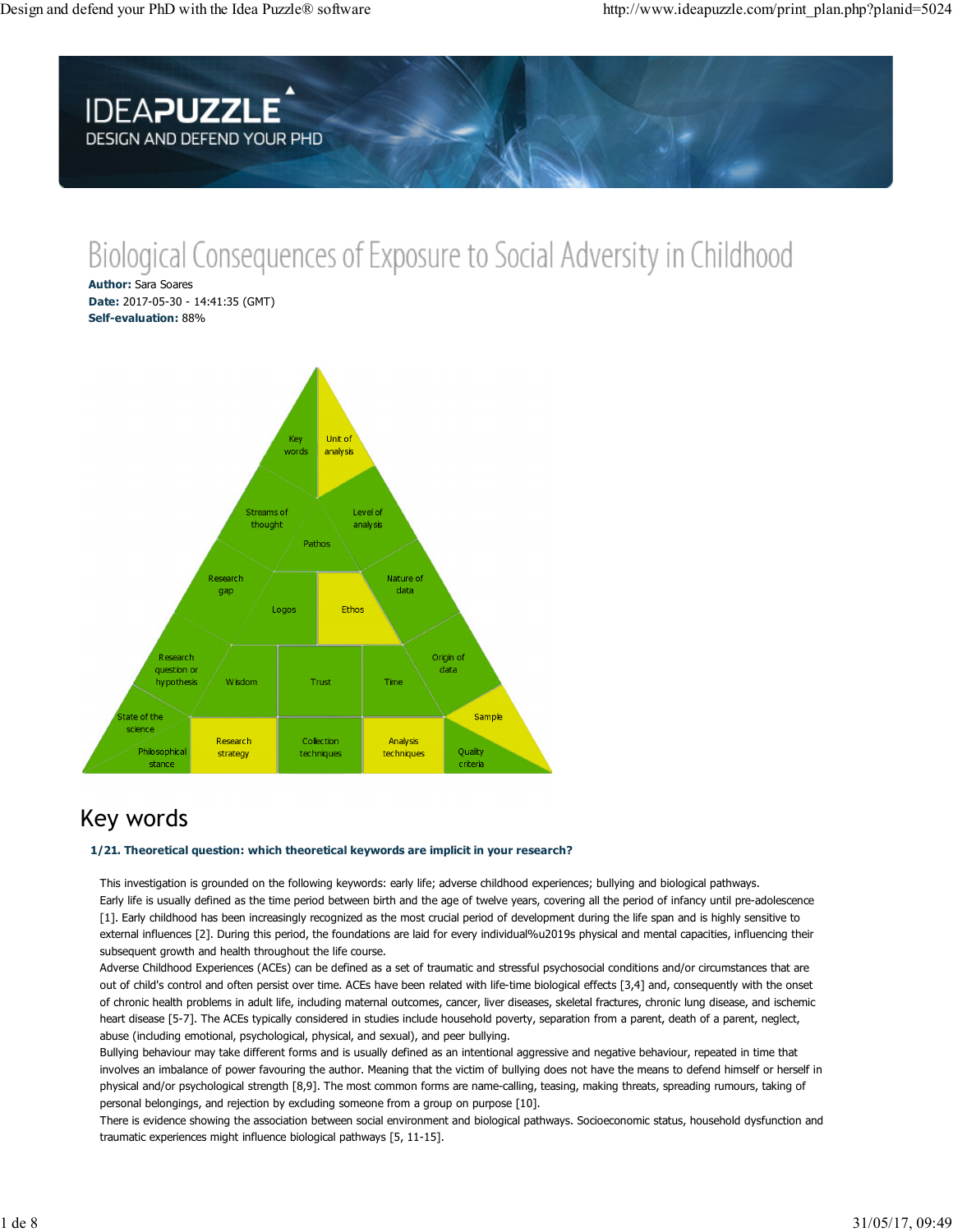References:

1. Doherty, J. and Hughes, M. (2009) Child Development; Theory into Practice 0%u201311 (1st ed). Harlow, Essex; Pearson. pp. 8 2. Pillas D, Marmot M, Naicker K, Goldblatt P, Morrison J, Pikhart H. Social inequalities in early childhood health and development: a European-wide systematic review. Pediatr Res. 2014;76(5):418-24.

3. Hertzman C, Boyce T. How experience gets under the skin to create gradients in developmental health. Annual review of public health. 2010;31:329-47 3p following 47.

4. Rutter M. Achievements and challenges in the biology of environmental effects. Proceedings of the National Academy of Sciences of the United States of America. 2012;109Suppl 2:17149-53.

5. Felitti VJ, Anda RF, Nordenberg D, Williamson DF, Spitz AM, Edwards V, et al. Relationship of childhood abuse and household dysfunction to many of the leading causes of death in adults. The Adverse Childhood Experiences (ACE) Study.American journal of preventive medicine. 1998;14(4):245-58.

6. Kelly-Irving M, Lepage B, Dedieu D, Bartley M, Blane D, Grosclaude P, et al. Adverse childhood experiences and premature all-cause mortality. European journal of epidemiology. 2013;28(9):721-34.

7. Correia S, Barros H. Small-for-gestational age Portuguese babies: the effect of childhood social environment, growth and adult socioeconomic conditions. Preventive medicine, 2015:70:102-7.

8. Hellstrom L, Persson L, Hagguist C. Understanding and defining bullying %u2013 adolescents own views. Archives of public health = Archives belges de sante publique. 2015;73(1):4.

9. Gladden RM, Vivolo-Kantor, A. M., Hamburger, M. E., & Lumpkin, C. D. Bullying

surveillance among youths: Uniform definitions for public health and recommended data elements (Vol. Version 1.0). Atlanta: National Center for Injury Prevention and Control, Centers for Disease Control and Prevention and U.S. Department of Education; 2014.

10. Organization WH. Bullying and physical fights among adolescents. HBSC. 15 March 2016.

11. Kelly-Irving, M., et al., The embodiment of adverse childhood experiences and cancer development: potential biological mechanisms and pathways across the life course. International Journal of Public Health, 2013.58(1): p. 3-11.

12. Stringhini, S., et al., Association of Lifecourse Socioeconomic Status with Chronic Inflammation and Type 2 Diabetes Risk: The Whitehall II Prospective Cohort Study. PLoS Medicine, 2013. 10(7): p. e1001479.

13. Fraga, S., et al., Association of socioeconomic status with inflammatory markers: A two cohort comparison. Preventive Medicine, 2015. 71(0): p. 12-19.

14. Wolfe, B., W.N. Evans, and T.E. Seeman, The Biological Consequences of Socioeconomic Inequalities 2012.

15. Galobardes, B., J.W. Lynch, and G.D. Smith, Is the association between childhood socioeconomic circumstances and cause-specific mortality established? Update of a systematic review. Journal of Epidemiology and Community Health, 2008. 62(5): p. 387-390.

Self-evaluation: 100%

### **Streams of thought**

#### 2/21. Theoretical question: which streams of thought are implicit in your research?

Literature has been relating Adverse Childhood Experiences (ACEs) with life-time biological effects [1,2] and, consequently with the onset of chronic health problems [3-5]. The link between ACEs and adult health outcomes may be explained by an indirect and cumulative effect, through health behaviours, or by a direct effect of stress in children%u2019s biology [6-9].

Although the biological mechanisms are still not very clear to explain the short- term effects of social adversity already in childhood, it is hypothesized that stressful adverse experiences shape subsequent responsivity of the hypothalamus-pituitary- adrenal axis, and this response will persist over the life course [10]. Few studies were conducted among children in order to assess the extent to which such effects can be seen early in development. However, the existing evidence showed that children when exposed to stressful events such as low parental socioeconomic status [11], maltreatment and bullying tend to present high levels of cortisol dysregulation and of C-¬reactive protein [12].

#### References:

1. Hertzman, C. and T. Boyce, How Experience Gets Under the Skin to Create Gradients in Developmental Health. Annual Review of Public Health, 2010. 31(1): p. 329-347.

2. Rutter, M., Achievements and challenges in the biology of environmental effects. Proceedings of the National Academy of Sciences of the United States of America, 2012. 109(Suppl 2): p. 17149-17153.

3. FelittiMd, F.V.J., et al., Relationship of Childhood Abuse and Household Dysfunction to Many of the Leading Causes of Death in Adults: The Adverse Childhood Experiences (ACE) Study. American Journal of Preventive Medicine, 1998. 14(4): p. 245-258.

4. Kelly-Irving, M., et al., Adverse childhood experiences and premature all-cause mortality. European Journal of Epidemiology, 2013. 28(9): p. 721-734.

5. Correia, S. and H. Barros, Small-for-gestational age Portuguese babies: The effect of childhood social environment, growth and adult socioeconomic conditions. Preventive Medicine, 2015. 70(0): p. 102-107.

6. Danese A, McEwen BS. Adverse childhood experiences, allostasis, allostatic load, and age-related disease. Physiol Behav. 2012 Apr 12;106(1):29%u201339. [PubMed]

7. National Scientific Council on the Developing Child. Excessive Stress Disrupts the Architecture of the Developing Brain: Working Paper 3 [Internet] 2005/2014 [cited 2014, March 12]; Updated Edition. Available from: http://developingchild.harvard.edu/

8. Kelly-Irving, M., et al., The embodiment of adverse childhood experiences and cancer development: potential biological mechanisms and pathways across the life course. International Journal of Public Health, 2013. 58(1): p. 3-11.

9. Miller, G.E., E. Chen, and K.J. Parker, Psychological Stress in Childhood and Susceptibility to the Chronic Diseases of Aging: Moving Towards a Model of Behavioral and Biological Mechanisms. Psychologicalbulletin, 2011. 137(6): p. 959-997.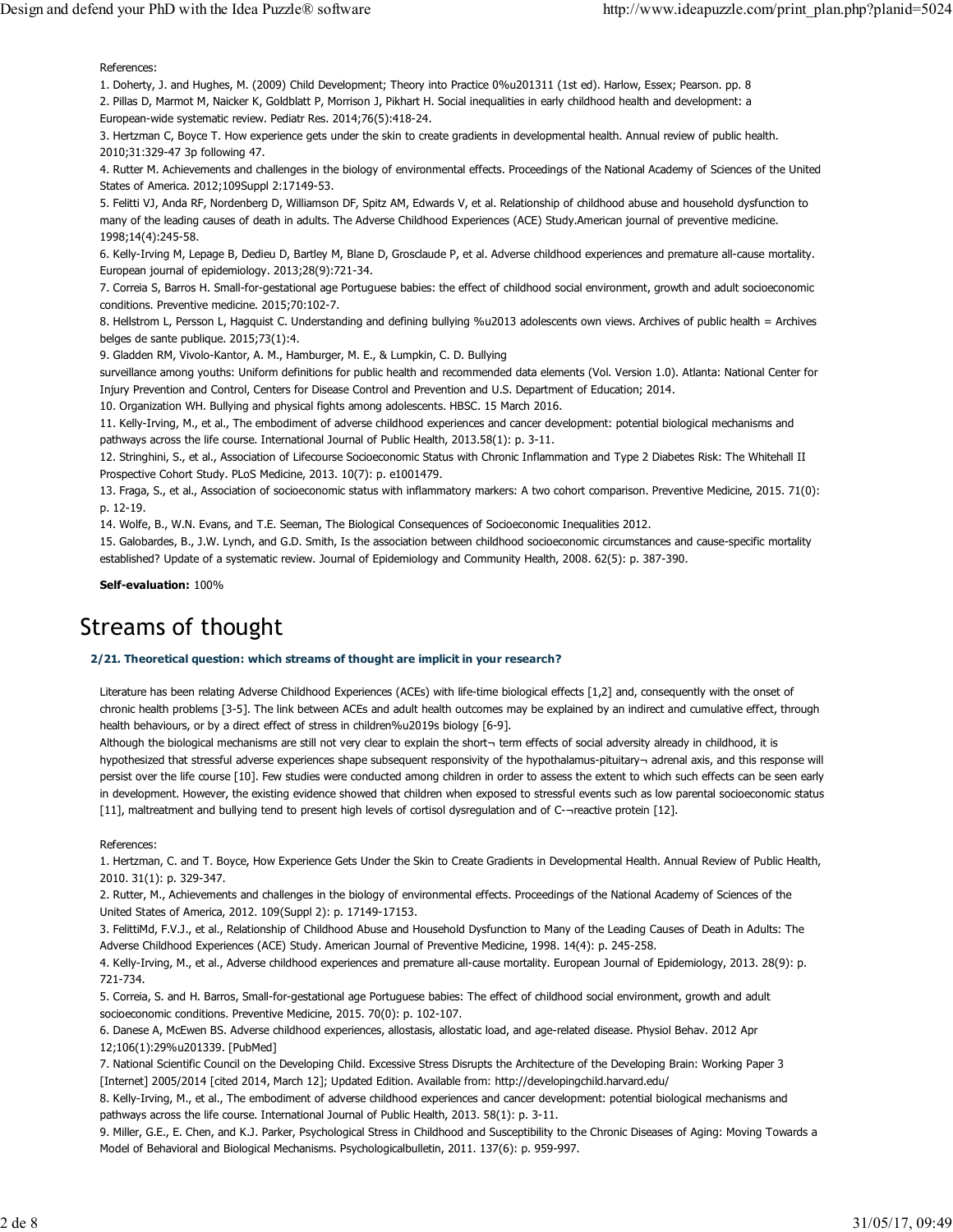10. Meaney, M.J., Maternal care, gene expression, and the transmission of individual differences in stress reactivity across generations. Annu Rev Neurosci, 2001. 24: p. 116192.

11. Liu, D., et al., Maternal care, hippocampal glucocorticoid receptors, and hypothalamic-pituitary-adrenal responses to stress. Science, 1997. 277(5332): p. 1659-62.

12. Copeland, W.E., et al., Childhood bullying involvement predicts low grade systemic inflammation into adulthood. Proc Natl Acad Sci U S A, 2014. 111(21): p. 75705.

Self-evaluation: 100%

# Research gap

3/21. Theoretical question: which research gap is implicit in your research?

The empirical gap behind this research project is the short-term effects of social adversity on biological mechanisms. Particularly, we want to assess if exposure to bullying is already expressed in gene and biological markers during childhood.

What we know is that both human and animal studies have identified several interrelated processes through which the social environment could be embedded, including towards inflammatory processes and, eventually, epigenetic mechanisms [1, 2]. The existing evidence showed that children when exposed to stressful experiences such as low parental socioeconomic status [3], maltreatment or bullying, tend to present high levels of cortisol deregulation and of C-reactive protein [4,5]. However, few studies were conducted among children in order to assess the extent to which such effects can be seen early in development.

References:

1. Rutter, M., Achievements and challenges in the biology of environmental effects. Proceedings of the National Academy of Sciences of the United States of America, 2012. 109(Suppl 2): p. 17149-17153.

2. Meaney, M.J., Maternal care, gene expression, and the transmission of individual differences in stress reactivity across generations. Annu Rev Neurosci, 2001. 24: p. 1161-92.

3. Liu, D., et al., Maternal care, hippocampal glucocorticoid receptors, and hypothalamic-pituitary-adrenal responses to stress. Science, 1997. 277(5332): p. 1659-62.

4. Copeland, W.E., et al., Childhood bullying involvement predicts low grade systemic inflammation into adulthood. Proc Natl Acad Sci U S A, 2014. 111(21): p. 75705.

5. Danese, A. and B.S. McEwen, Adverse childhood experiences, allostasis, allostatic load, and age related disease. Physiol Behav, 2012. 106(1): p. 2939.

Self-evaluation: 100%

# Research question or hypothesis

### 4/21. Theoretical question: which research question or hypothesis is implicit in your research?

Theoretical models show that adversity, in particular cumulative adverse experiences, is early shaped on biological mechanisms. A study among 10 years-old children shows that variations in the corticotrophin releasing hormone receptor-1 is highly associated with cortisol deregulation among mistreated children. It is suggested that monocytes/macrophages will develop response tendencies that give rise to a chronic pro-inflammatory state in children early exposed to environments of harsh parenting, conflict and violence, and lacking material resources [1]. The inflammatory response is particularly affected by adverse experiences, thus this biological system may be one potential mechanism to explain the association of early social adversity with disease onset in young adults [1,2,3]. Also, it has been shown that exposure to bullying was associated with high levels of inflammation in the short term within childhood or long term into young adulthood [4, 5].

References:

1. Cicchetti, D., F.A. Rogosch, and A. Oshri, Interactive effects of CRHR1, 5-HTTLPR, and child maltreatment on diurnal cortisol regulation and internalizing symptomatology. Development and psychopathology, 2011. 23(4): p. 1125-1138.

2. Danese, A., et al., Adverse Childhood Experiences and Adult Risk Factors for Age-Related Disease: Depression, Inflammation, and Clustering of Metabolic Risk Markers. Archives of pediatrics & adolescent medicine, 2009. 163(12): p. 1135-1143.

3. Danese, A., et al., Biological embedding of stress through inflammation processes in childhood. Molecular psychiatry, 2011. 16(3): p. 244-246. 4. Copeland, W.E., et al., Childhood bullying involvement predicts low-grade systemic inflammation into adulthood. Proceedings of the National Academy of Sciences of the United States of America, 2014.111(21): p. 7570-7575.

5. Takizawa R., Danese A., Maughan B., Arseneault L. Bullying victimization in childhood predicts inflammation and obesity at mid-life: a five-decade birth cohort study. Psychol Med. Oct 2015;45(13):2705-2715.

Self-evaluation: 100%

# State of the science

### 5/21. Theoretical question: which is the current answer to your research question or hypothesis?

Theoretical models show that adversity, in particular cumulative adverse experiences, is early shaped on biological mechanisms. A study among 10 years-old children shows that variations in the corticotrophin releasing hormone receptor-1 is highly associated with cortisol deregulation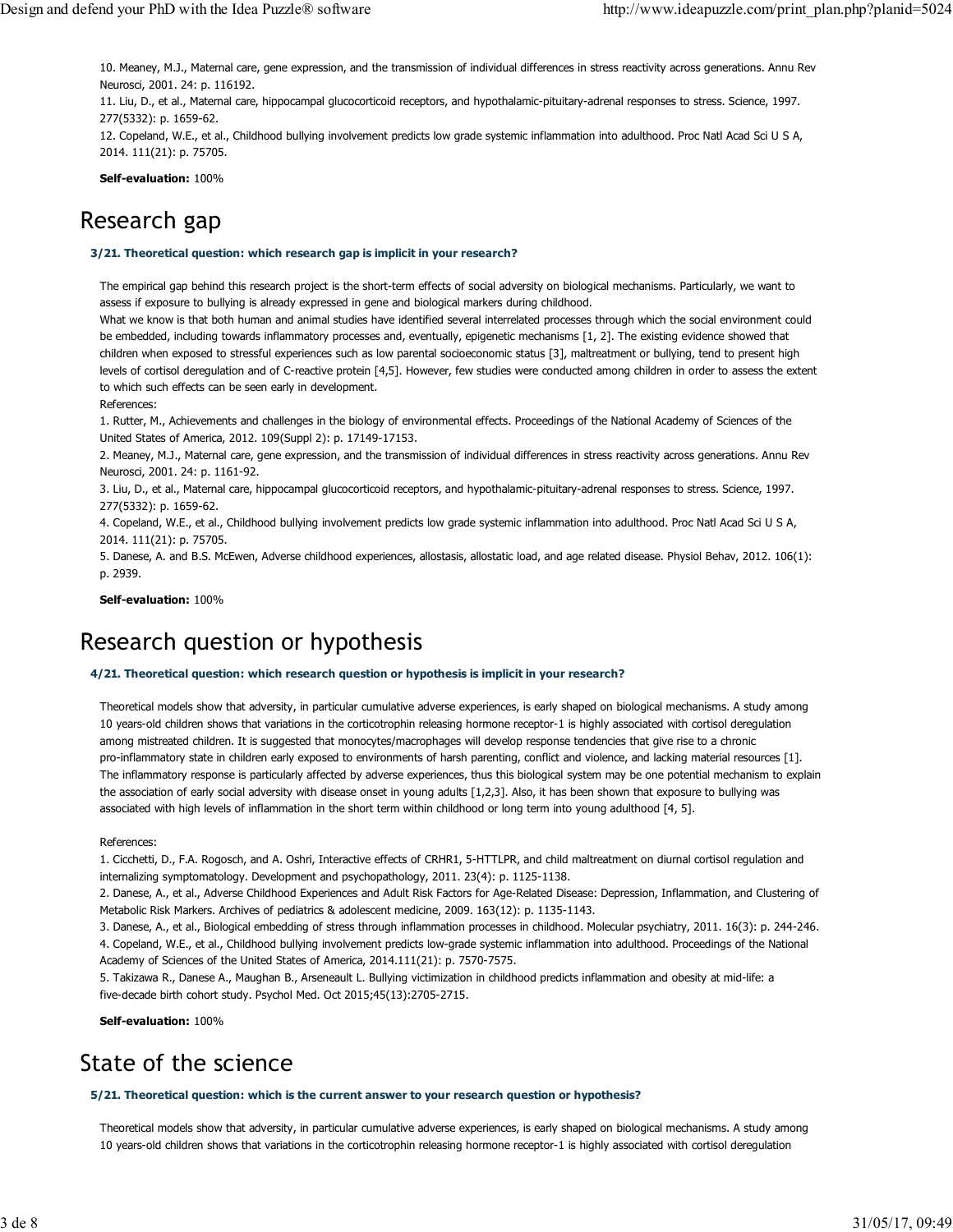among mistreated children. It is suggested that monocytes/macrophages will develop response tendencies that give rise to a chronic pro-inflammatory state in children early exposed to environments of harsh parenting, conflict and violence, and lacking material resources [1]. The inflammatory response is particularly affected by adverse experiences, thus this biological system may be one potential mechanism to explain the association of early social adversity with disease onset in young adults [1,2,3]. Also, it has been shown that exposure to bullying was associated with high levels of inflammation in the short term within childhood or long term into young adulthood [4, 5].

### References:

1. Cicchetti, D., F.A. Rogosch, and A. Oshri, Interactive effects of CRHR1, 5-HTTLPR, and child maltreatment on diurnal cortisol regulation and internalizing symptomatology. Development and psychopathology, 2011. 23(4): p. 1125-1138.

2. Danese, A., et al., Adverse Childhood Experiences and Adult Risk Factors for Age-Related Disease: Depression, Inflammation, and Clustering of Metabolic Risk Markers. Archives of pediatrics & adolescent medicine, 2009. 163(12): p. 1135-1143.

3. Danese, A., et al., Biological embedding of stress through inflammation processes in childhood. Molecular psychiatry, 2011. 16(3): p. 244-246. 4. Copeland, W.E., et al., Childhood bullying involvement predicts low-grade systemic inflammation into adulthood. Proceedings of the National Academy of Sciences of the United States of America, 2014.111(21): p. 7570-7575.

5. Takizawa R., Danese A., Maughan B., Arseneault L. Bullying victimization in childhood predicts inflammation and obesity at mid-life: a five-decade birth cohort study. Psychol Med. Oct 2015;45(13):2705-2715.

Self-evaluation: 100%

# Philosophical stance

### 6/21. Methodological question: which philosophical stance is implicit in your research?

Philosophically, this research project methodology stands on positivism, of August Comte. Positivism is a study of society that specifically uses scientific evidence like experiments, statistics and qualitative results to reveal a truth about the way society operates and functions. The main assumption regarding positivism is that it is possible to observe social life and establish reliable, valid knowledge about how it works. In this research project, we will use statistical methods to presume assumptions about the effects of bullying in inflammatory markers, adiposity and allostatic load on 10 years-old children.

References:

1. Macionis, J.J.; Gerber, L.; Sociology, Seventh Canadian Edition, Pearson Canada 2. Cohen, L.; Maldonado, A. (2007). "Research Methods In Education". British Journal of Educational Studies. Routledge. 55 (4): 9. doi:10.1111/j.1467-8527.2007.00388\_4.x

Self-evaluation: 100%

# Research strategy

### 7/21. Methodological question: which research strategy is implicit in your research?

The research strategy beyond this research project is a cross-sectional study [1] using real data from a well-defined epidemiological research structure from the Institute of Public Health%u2013University of Porto. Generation 21 is an ongoing birth cohort established in 2005 in Porto, Portugal.

References:

1. Bernd Röhrig, et al. Types of Study in Medical Research: Part 3 of a Series on Evaluation of Scientific Publications. Deutsches Arzteblatt International, 2009. 106(15): p. 262268. doi: 10.3238/arztebl.2009.0262

Self-evaluation: 50%

# **Collection techniques**

#### 8/21. Methodological question: which data collection techniques are implicit in your research?

This research project is integrated in the Generation 21 cohort, and all data used is from all study waves (birth, 4, 7 and 10 years of age). Information was collected by means of structured questionnaires (self-administered and administered by trained interviewers) [1], physical examinations and blood collection.

Parents were asked about socioeconomic characteristics and household conditions, child%u2019s health care use and disease diagnosis. The physical examination collected information on anthropometrics (weight, height, and waist, hip, arm, thigh and thoracic circumferences), blood pressure levels (diastolic and systolic), body composition (using tetra-polar bioelectric impedance from RJL Systems®), body weight (measured to the nearest tenth of a kilogram using a digital scale from SECA®), and height (measured to the nearest centimetre using a wall stadiometer from SECA®). Blood pressure was evaluated using an aneroid sphygmomanometer (Erka®). A fasting venous blood sample was collected from all participants to perform measurements of glucose, insulin and lipids%u2019 profile, inflammatory markers and DNA methylation.

References: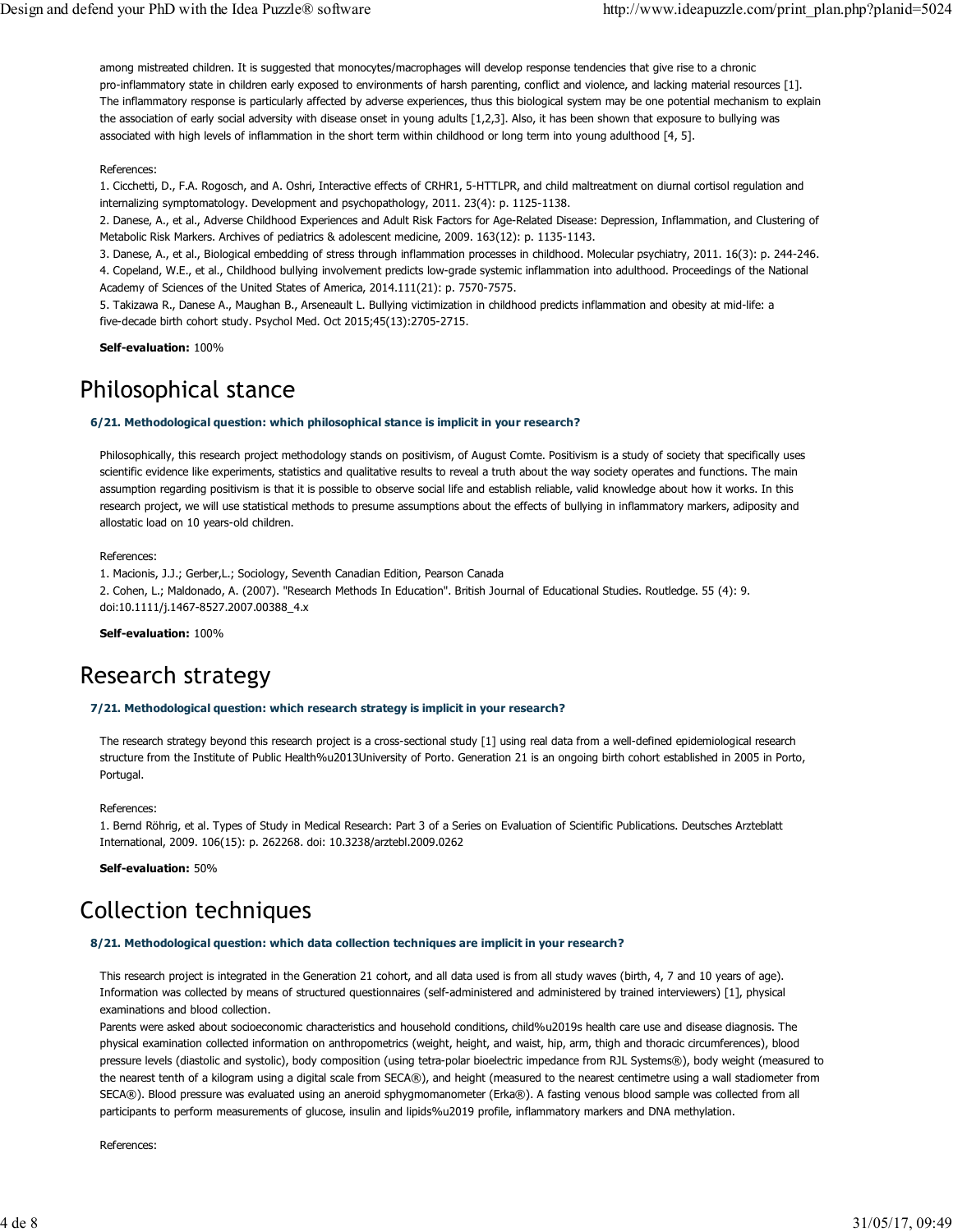1. Mulhall, A., Methods of Data Collection for Quantitative Research, in Research and Development in Clinical Nursing Practice 2008, Whurr Publishers Ltd. p. 135169.

Self-evaluation: 100%

### Analysis techniques

#### 9/21. Methodological question: which data analysis techniques are implicit in your research?

This research project intends to answer to different questions that will demand different statistical approaches. Transversal to all questions, we will describe children's characteristics by bullying involvement, using means and standard errors for continuous variables and proportions for categorical variables. We will use the Chi-square test to compare proportions and logistic regression models to estimate the association of bullying involvement as dependent variable with CRP levels, and adiposity, adjusting for the potential confounders such as gender, age and parental socioeconomic status. General linear models, controlling for relevant covariates, will be used to test for effects of bullying on DNA methylation. We expect to use sequential Cox proportional hazard regressions to analyze the association between the level of bullying involvement and allostatic load.

All analyses will be two-tailed with alpha=0.05 and data conformed to the assumptions of the statistical tests, and will be conducted with STATA 9.2, SAS Institute Inc.

References:

1. Campbell, M.; Machin, D.; Walters, S.; Medical Statistics: A textbook for the Health Sciences. Fourth Edition. 2007, Wiley Editions; ISBN: 978-0-470-02519-2

2. Bland, M.; An Introduction to Medical Statistics, 4th Edition; 2015, Oxford University Press; ISBN: 978-0-19-958992-0

Self-evaluation: 50%

# **Quality criteria**

#### 10/21. Methodological question: which scientific quality criteria are implicit in your research?

The quality criteria that will be adopted during this research project are external validity, internal validity, convergent validity and reliability. The work uses tactics to increase external validity (by using data from Generation 21 cohort, that already counts on 4 evaluations, and a response proportion of 80%), internal validity (inductive reasoning for theory development and use of appropriate and validated statistical methods to achieve results), convergent validity (triangulation of thought currents comparing the results of this research project with those obtained in studies conducted in adult populations, data collection techniques and origin of data) and reliability (validation of questionnaires and scales used and software for analysis of quantitative data).

Self-evaluation: 100%

### Unit of analysis

#### 11/21. Empirical question: which unit of analysis is implicit in your research?

In this research project we will use individual data from Generation 21 cohort and statistical tests. We will analyse the effect of involvement in bullying (using indicators of bullying scale answers [1]) in the inflammatory markers, adiposity and allostatic load (using this indicators as tertiles - last vs. other) during childhood,

References:

1. Hamburger ME, Basile KC, Vivolo AM. Measuring Bulling Victimization, perpetration and Bystander Experiences: A Compendium of Assessement Tools. Atlanta 2011.

Self-evaluation: 50%

### Level of analysis

#### 12/21. Empirical question: which level of analysis is implicit in your research?

The level of analysis implicit in this research project is individual (children).

Self-evaluation: 100%

### Nature of data

13/21. Empirical question: which nature of data is implicit in your research?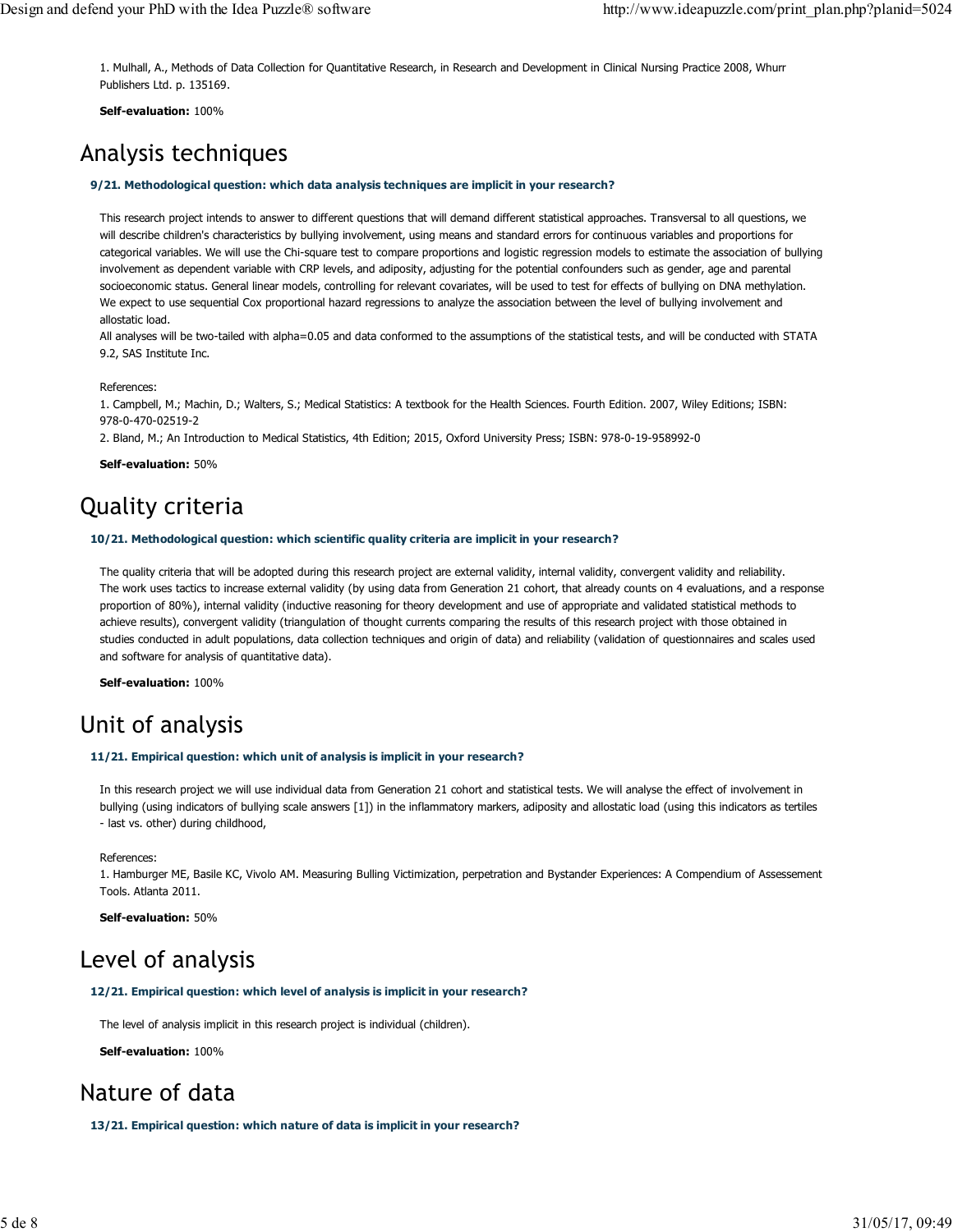The answer to the research questions of this project is based on statistical analysis of quantitative data, using continuous (e.g.: age) and categorical variables (e.g.: gender).

### References:

1. Campbell, M.; Machin, D.; Walters, S.; Medical Statistics: A textbook for the Health Sciences. Fourth Edition. 2007, Wiley Editions; ISBN: 978-0-470-02519-2 2. Bland, M.; An Introduction to Medical Statistics, 4th Edition; 2015, Oxford University Press; ISBN: 978-0-19-958992-0

Self-evaluation: 100%

# Origin of data

### 14/21. Empirical question: which origin of data is implicit in your research?

The data used in this research project is secondary data. We will be using data that was collected in the Generation 21 evaluation at children's 10 year-old. Briefly, this cohort was assembled between 2005 and 2006 and includes 8647 babies born in Porto, Portugal. The recruitment was conducted in five level III maternity units by inviting all mothers who delivered a live born baby during assembling period. At recruitment, data were collected 24 to 72 hours after delivery [1]. At child%u2019s age of 4, 7 and 10 years all the cohort was invited for a new study wave (80% participation rate).

#### References:

1. Alves E, Correia S, Barros H, Azevedo A. Prevalence of self-reported cardiovascular risk factors in Portuguese women: a survey after delivery. International journal of public health. 2012;57(5):837-47.

Self-evaluation: 100%

### Sample

#### 15/21. Empirical question: which sample is implicit in your research?

For this research project we will be using data from the last wave of the ongoing population based cohort, Generation 21. The cohort included 8647 children at recruitment (baseline), and we expect a sample of 4500 children in the last wave (children with 10 years of age).

Self-evaluation: 50%

### Pathos

#### 16/21. Rhetorical question: which scientific, commercial, and public interest is implicit in your research?

The positive emotions associated with streams of thought in this research topic include a new and improved understanding of the role of adverse childhood experiences, namely bullying, on different biological mechanisms such as inflammatory markers (C-Reactive Protein %u2013 CRP, levels), DNA methylation, adiposity and allostatic load.

Contextualizing these data within a wider array of biological systems may be crucial in identifying why some individuals go on to develop physical or psychiatric disorders, whereas other remain resilient in the face of exposure to trauma or adversity. These findings may also have clinical relevance. Besides the potential impact of the increased inflammation on metabolic outcomes and physical illness, the assessment of inflammatory markers may also aid the development of prevention and treatment strategies. For example, a meta-analysis has demonstrated that higher CRP levels seem to precede the development of depressive disorders [1], and patients with increased inflammation seem less likely to respond to conventional antidepressants [2], and more likely to respond to adjunctive anti-inflammatory treatment [3].

Also, attaining the maximum functional capacity in adulthood is highly dependent on the functional capacity achieved in the early stages of life. Thus, healthy aging is dependent on healthy growth and development. The comprehension of lifelong health trajectories will allow the definition of effective interventions so that the effects of adverse childhood experiences can be reversed. Therefore, improving the health and

developmental outcomes in early childhood is being suggested as a top priority in research from the Horizon 2020, focusing on Ageing and Active Life, as potential interventions are expected to have a stronger impact on individual%u2019s life course health, achieving higher returns than later interventions [4].

Thus, assessment of bullying together with inflammatory markers, adiposity and allostatic load may prove to be crucial in developing more effective prevention strategies and treatments, affecting long-term health outcomes.

Additionally, we aim to share our findings through the expected publication of several scientific papers, the attendance at national and international scientific meetings and conferences to release our work.

We believe we do not have negative emotions associated with this research project. In Generation 21, it was designed an information sheet and informed consent form, to notify all participants of the implications of their participation in the study. After parents informed consent is signed, children%u2019s%u2019 are informed and consent is also asked to them. The children%u2019s will is always respected regardless parents authorization. Moreover, the present investigation complies with current national legislation and has been approved by the Ethics Committee of S. João Hospital Center/Faculty of Medicine-University of Porto and by the Portuguese Data Protection Authority.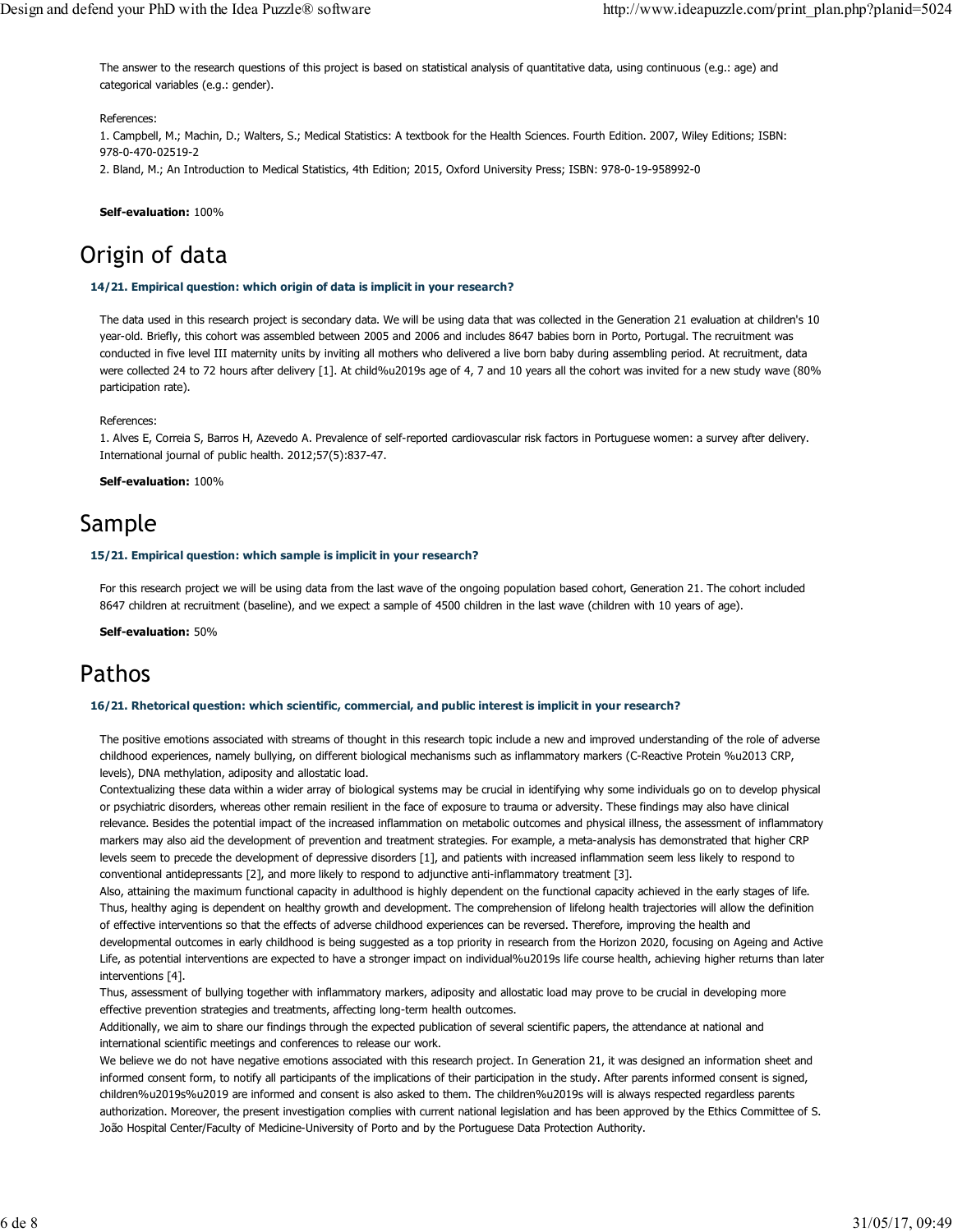References:

1. Valkanova V., Ebmeier K.P. Vascular risk factors and depression in later life: a systematic review and meta-analysis. Biol. Psychiatry 2013; 73: 406%u2013413.

2. Cattaneo A., Gennarelli M., Uher R., Breen G., Farmer A., Aitchison K.J. et al. Candidate genes expression profile associated with antidepressants response in the GENDEP study: differentiating between baseline %u2018predictors%u2018 and longitudinal %u2018targets%u2018. Neuropsychopharmacology 2013; 38: 377%u2013385.

3. Raison C., Rutherford R.. A randomized controlled trial of the tumor necrosis factor antagonist infliximab for treatment-resistant depression: the role of baseline inflammatory biomarkers. JAMA Psychiatry 2013; 70: 31%u201341.

5. Doyle O, Harmon CP, Heckman JJ, Tremblay RE. Investing in early human development: timing and economic efficiency. Econ Hum Biol. Mar 2009;7(1):1-6.

Self-evaluation: 100%

### Logos

### 17/21. Rhetorical question: which scientific logic is implicit in your research?

The scientific logic behind this research project is inductive reasoning. Theoretically, inductive reasoning occurs when the premises are viewed as supplying strong evidence for the truth of the conclusion. The truth of the conclusion is probable, based upon the evidence given [1]. So, based on previous evidence, adverse experiences during childhood have a proven effect on later health outcomes in the adult life. With this work and using quantitative methodology (statistical methods), we will be able to obtain more complete information on how soon those adverse experiences are already embedded biologically for the Generation 21 participants. We will use our data to show if bullying impacts on biological markers. We expect to inductively build a theory that supports that adverse experiences occurred during the early years, such as bullying, are already biologically embedded into multiple bodily systems, namely inflammatory markers, adiposity and allostatic load. We will then be able to move from the participants in Generation 21 to the general population.

References<sup>.</sup>

1. Cook, Roy T. (2009). A Dictionary of Philosophical Logic. Edinburgh: Edinburgh University Press. p. 273. ISBN 978-0-7486-2559-8

Self-evaluation: 100%

### Ethos

### 18/21. Rhetorical question: which limitations are implicit in your research?

There are several limitations associated to this research project. The first is related to the few publication of opposing thought theories regarding the effect of adverse childhood experiences on biological markers, already seen in children. The main methodological limitations of this research project is the cross-sectional design, and the expectation that severe experiences must be less frequent which may result in less statistical power to show some of the relations.

Self-evaluation: 50%

### Wisdom

### 19/21. Authorial question: which education and experience are implicit in your research?

I have a 3-year degree in Biomedical Sciences, a Master in Pharmaceutical Medicine and 6 years of experience in several national and international research projects. Furthermore I am currently in my second year of a full-time PhD scholarship from Fundação para a Ciência e Tecnologia (FCT). My academic and scientific experience has provided me the tools, practice and knowledge to successfully conduct and finish my research. I participated in several national and international conferences where I have presented my work, and was recently part of the selected group to present at the "Young Researchers Forum", where I was awarded with the 3rd prize. As part of my daily routine I attend different meetings as part of the Epidemiology Research Unit (EPIUnit) group and the Health and Society group, and also attend weekly seminars at the Institute of Public Health of the University of Porto - ISPUP.

Self-evaluation: 100%

### Trust

### 20/21. Authorial question: which partners are implicit in your research?

All my work is supported by my supervisor Silvia Fraga and co-supervisor Henrique Barros, both with large experience on epidemiological studies, perinatal health and social determinants. My attendance to several meetings within my research group and department are also extremely important to have feedback, share knowledge and have different views on the ongoing project tasks. My research team is part of an international H2020 project %u2013LIFEPATH- (grant 633666), and the also partner HuGeF Foundation from Torino, Italy, that will provide us with specific laboratory analysis.